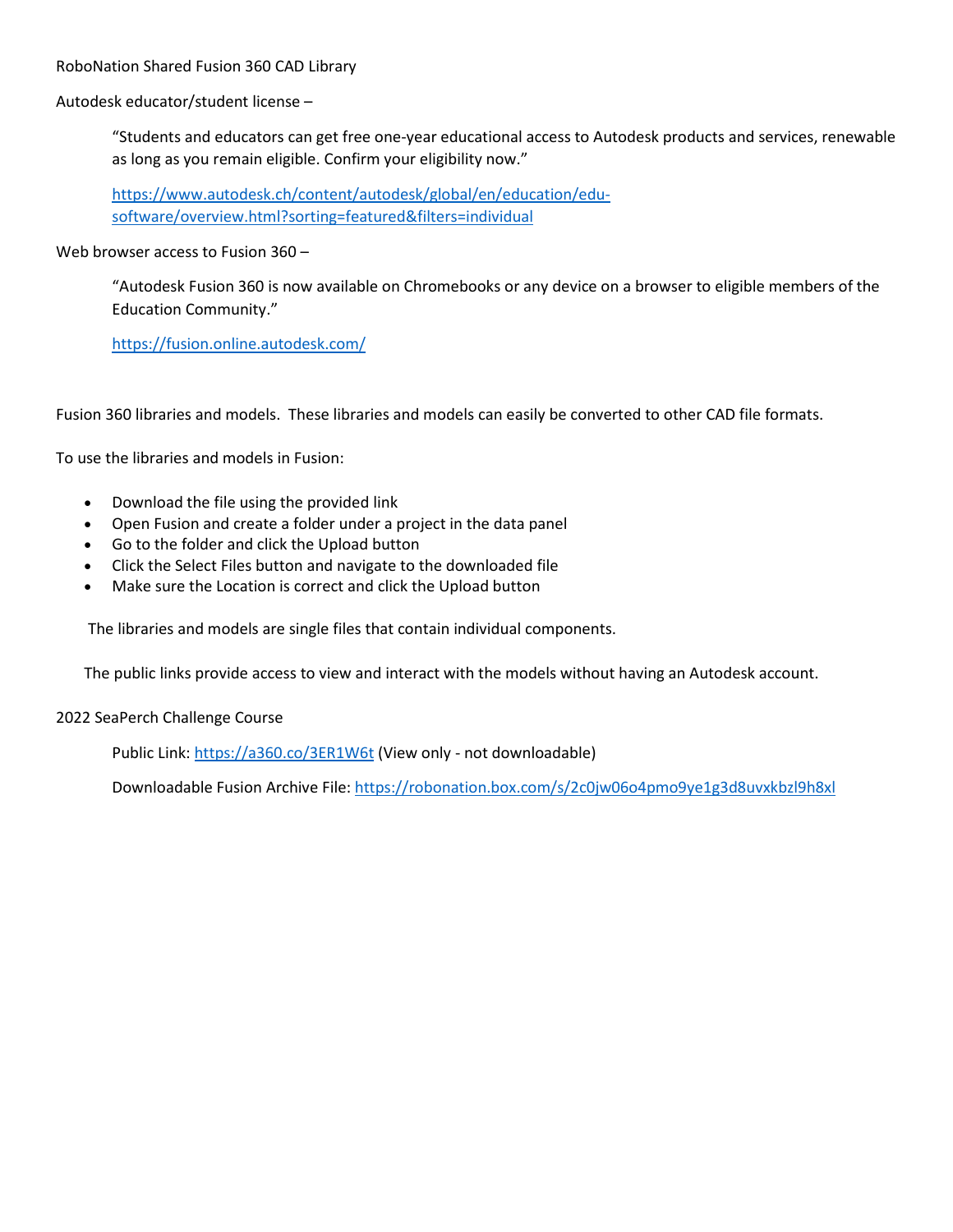

1/2" PVC Fittings Library (standard 1/2" schedule 40 fittings)

Public Link:<https://a360.co/3drGtor> (View only - not downloadable)

Downloadable Fusion Archive File:<https://robonation.box.com/s/yokcznd2i4ldniz0f5smsqvrgkgxusm2>



## Pre 2021 Standard SeaPerch ROV

Public Link:<https://a360.co/301aN64> (View only - not downloadable)

Downloadable Fusion Archive File:<https://robonation.box.com/s/pfcibwzyq8u6fmswi0jtgjhh2c3w127j>



2021 Standard SeaPerch ROV

Public Link:<https://a360.co/3pANI2X> (View only - not downloadable)